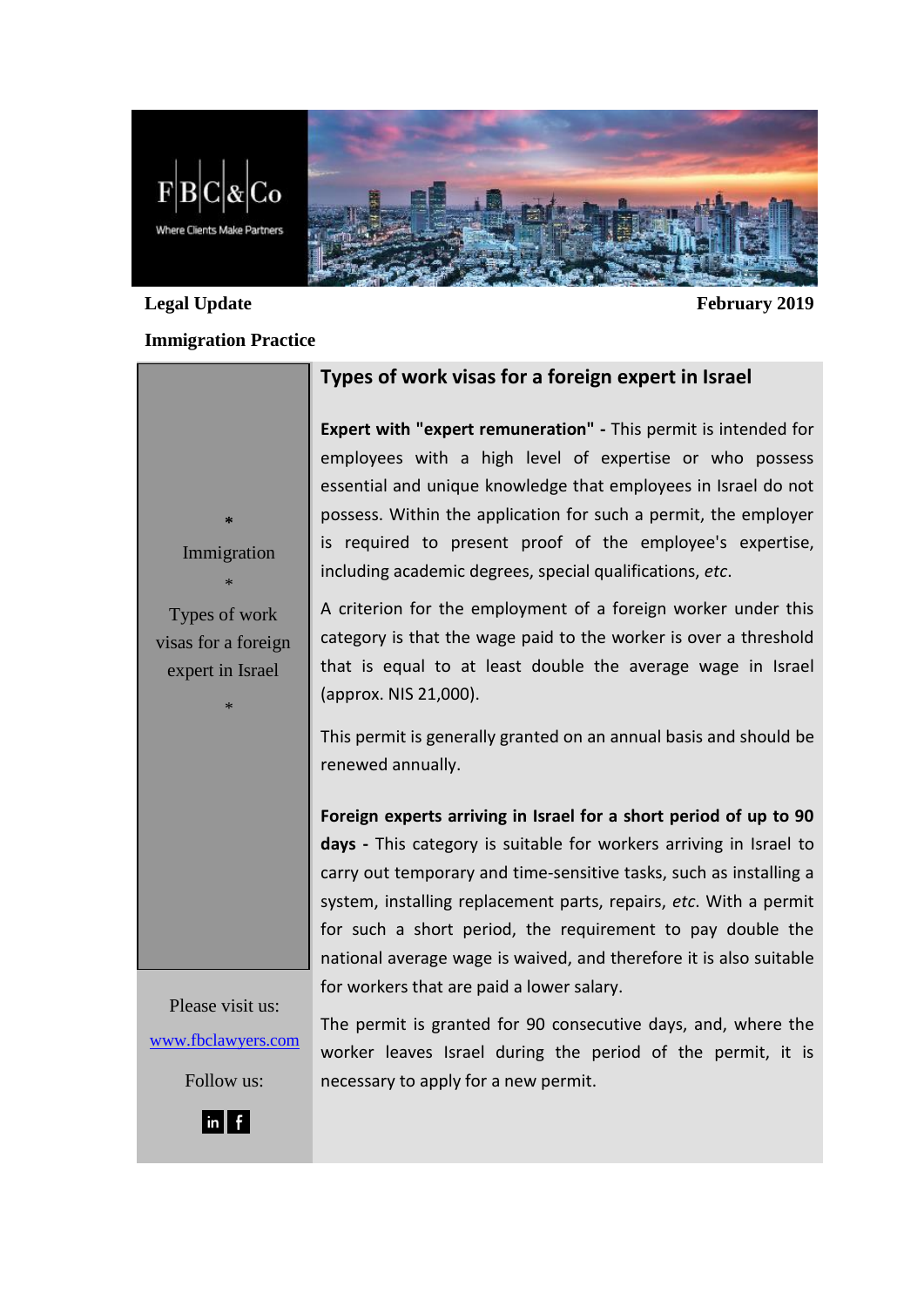**Foreign experts arriving in Israel for a cumulative period of 45 days in a calendar year**  unlike the 90-day permit granted for a continuous period, this permit is granted for a cumulative period of 45 days a year that does not have to be continuous. The process for issuing this permit is an expedited procedure compared to the other categories, whereby the worker is, theoretically, allowed to enter Israel within one week from the date of applying. This category is relevant only to workers from countries whose citizens are exempt from the requirement of needing an entry permit to Israel pursuant the Entry into Israel (Visa Exemptions) Order, such as the United States, Canada, countries within the European Union, Japan, Hong Kong, Russia, South Korea amongst others. Chinese workers are not eligible for this permit.

**Manager, senior representative or employee in a position of trust within a foreign company or an international company** - This permit is relevant solely to the most senior employees in an organization; who direct the organization's strategy, who can supervise and control and have the authority to hire and fire employees. It is possible to employ up to 2 employees in Israel under such a permit**.**

The advantage of this permit is that the employer may be exempt from paying an annual foreign worker fee, which is NIS 9,650 per year. However, the Authority is very strict in granting such a permit, and it is necessary to convince them that the employee is indeed part of the organization's most senior managerial echelons**.**

**Employees of Hi-tech and Cyber Companies** - This permit is relevant to companies recognized as a "*technologically advanced company*" by the Israel Innovation Authority and are interested in employing workers from countries whose citizens are exempt from an entry permit to Israel under the Israel (Visa Exemptions) Order. The employee's salary must be equal to at least double the average salary in the Israeli market (approximately NIS 21,000). This process is an expedited procedure (theoretically, the permit is supposed to be issued within a week) and the scope of the documents that are required to be presented within the framework of the process is limited. In contrast to other permits, this permit allows the expert's spouse to apply for a general work visa in Israel that allows them to work in any field of work.

**Other sectors that can apply for a foreign workers**' **permit** - Senior staff of an airline or a foreign shipping company, lecturers or researchers at an institution of higher learning, medical practitioners or hospital experts, workers in the diamond industry, photographers and foreign journalists and artists.